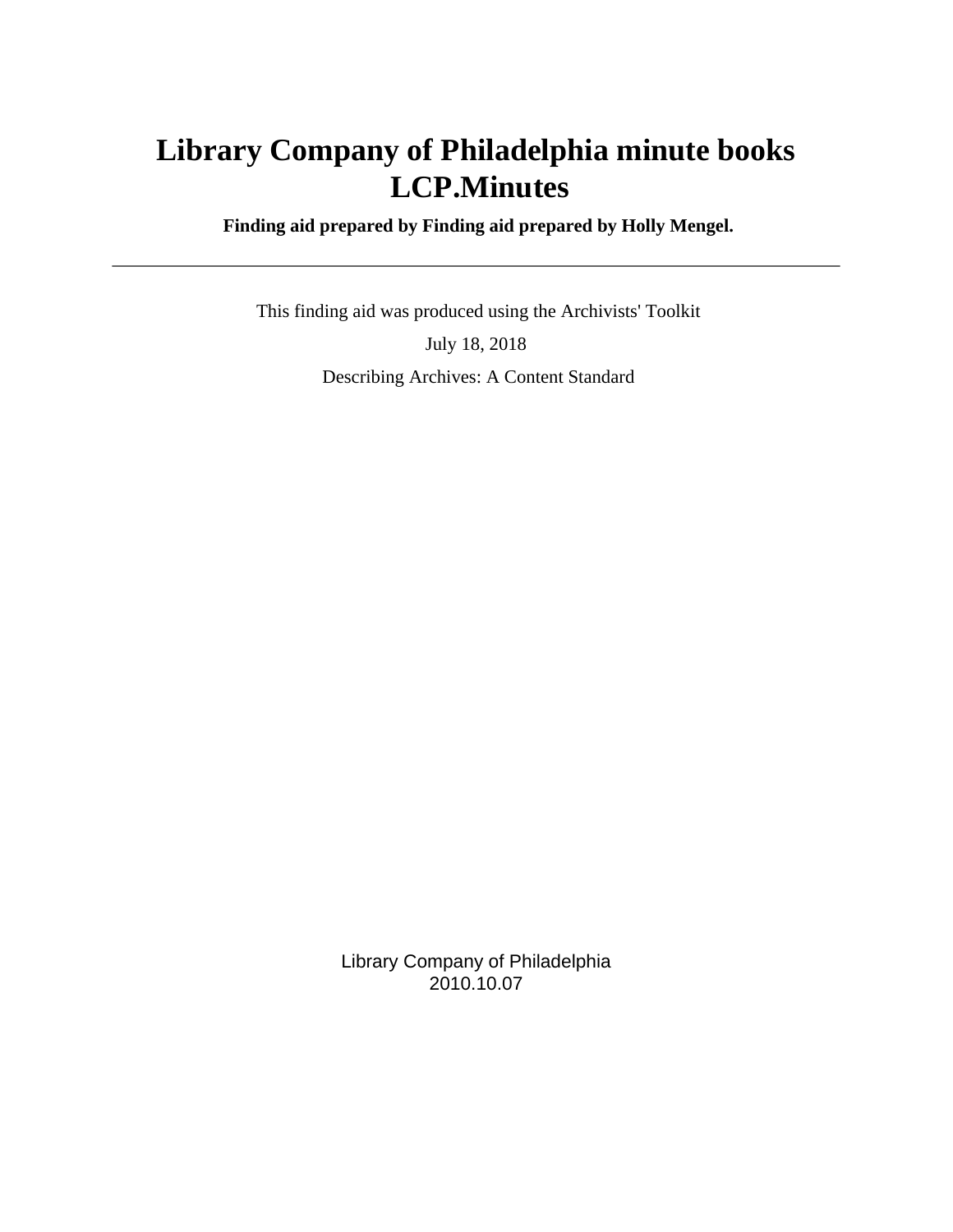# **Table of Contents**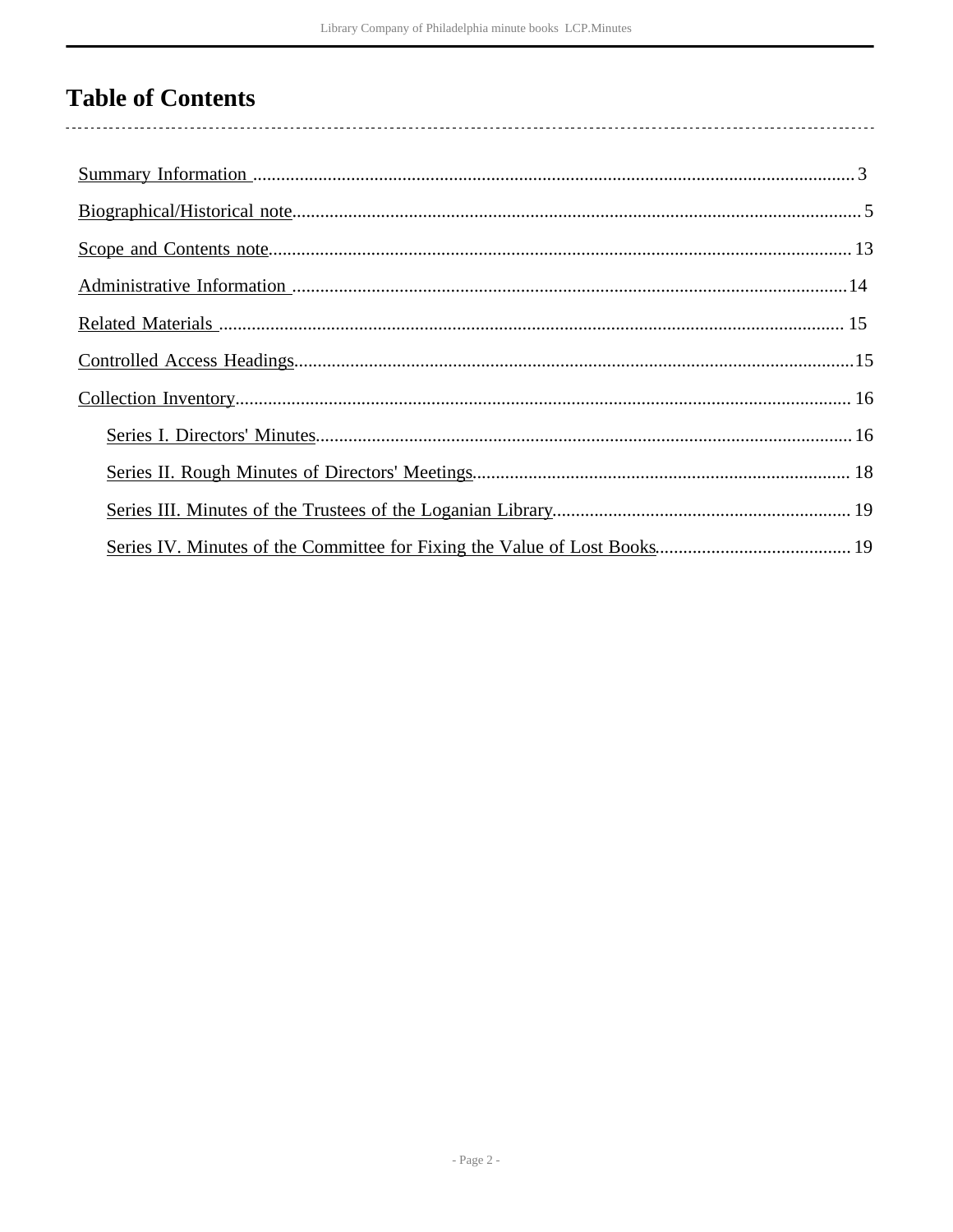# <span id="page-2-0"></span>**Summary Information**

| <b>Repository</b> | Library Company of Philadelphia                                                                                                                                                                                                                                                                                                                                                                                                                                                                                                                                                                                                                                                                                                                                                                                                                                                                                                                                                                                                                                                                                                                                                                                                                                                                                                                                                                                                                                                                                                 |
|-------------------|---------------------------------------------------------------------------------------------------------------------------------------------------------------------------------------------------------------------------------------------------------------------------------------------------------------------------------------------------------------------------------------------------------------------------------------------------------------------------------------------------------------------------------------------------------------------------------------------------------------------------------------------------------------------------------------------------------------------------------------------------------------------------------------------------------------------------------------------------------------------------------------------------------------------------------------------------------------------------------------------------------------------------------------------------------------------------------------------------------------------------------------------------------------------------------------------------------------------------------------------------------------------------------------------------------------------------------------------------------------------------------------------------------------------------------------------------------------------------------------------------------------------------------|
| <b>Creator</b>    | Library Company of Philadelphia.                                                                                                                                                                                                                                                                                                                                                                                                                                                                                                                                                                                                                                                                                                                                                                                                                                                                                                                                                                                                                                                                                                                                                                                                                                                                                                                                                                                                                                                                                                |
| <b>Title</b>      | Library Company of Philadelphia minute books                                                                                                                                                                                                                                                                                                                                                                                                                                                                                                                                                                                                                                                                                                                                                                                                                                                                                                                                                                                                                                                                                                                                                                                                                                                                                                                                                                                                                                                                                    |
| Date [inclusive]  | 1731-2000                                                                                                                                                                                                                                                                                                                                                                                                                                                                                                                                                                                                                                                                                                                                                                                                                                                                                                                                                                                                                                                                                                                                                                                                                                                                                                                                                                                                                                                                                                                       |
| <b>Extent</b>     | 46.0 volumes                                                                                                                                                                                                                                                                                                                                                                                                                                                                                                                                                                                                                                                                                                                                                                                                                                                                                                                                                                                                                                                                                                                                                                                                                                                                                                                                                                                                                                                                                                                    |
| Language          | English                                                                                                                                                                                                                                                                                                                                                                                                                                                                                                                                                                                                                                                                                                                                                                                                                                                                                                                                                                                                                                                                                                                                                                                                                                                                                                                                                                                                                                                                                                                         |
| <b>Abstract</b>   | In 1731, Benjamin Franklin and a group of intellectual Philadelphians<br>established the Library Company of Philadelphia, a subscription library<br>supported by its shareholders. The Library Company flourished because<br>it adopted a purchasing policy responsive to the needs of its intellectually<br>alert, economically ambitious, but non-elite membership. The Library<br>Company of Philadelphia is now an independent research library<br>specializing in American society and culture from the 17th to 19th<br>centuries. The history of this organization is best documented by its<br>minute books dating from 1731 to 2000. The collection consists of<br>minute books documenting the meetings of the Directors (both the final<br>approved version of the minutes and the rough drafts of the minutes),<br>1731 to 2000; the Trustees of the Loganian Library, 1853 to 1876; and<br>the Committee for Fixing the Value of Lost Books, 1785 to 1848. In<br>addition to meeting minutes, the minute books include financial reports,<br>and supporting materials such as excerpts from annual reports, exhibition<br>announcements, menus and correspondence. These volumes effectively<br>tell the history of the Library Company of Philadelphia and document the<br>establishment of and challenges of a 200 year old institution's struggles to<br>maintain its mission, resources, and quality through financial and societal<br>changes. Researchers interested in the history of the Library Company of |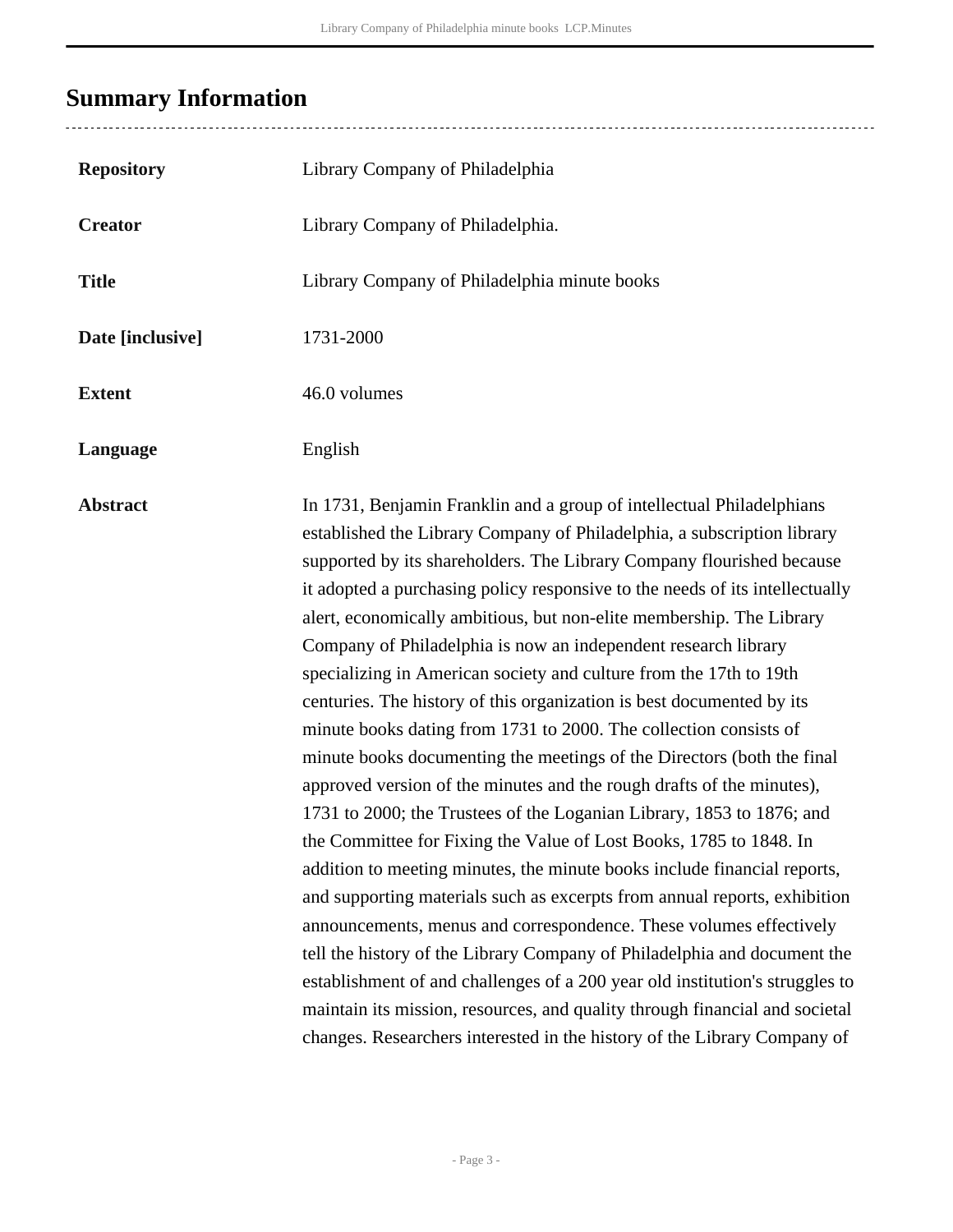Philadelphia, Philadelphia history, or libraries will find this collection to be of great value.

### **Preferred Citation note**

[Description and date of item], [Box and folder number], Library Company of Philadelphia minute books, 1731-2000, Library Company of Philadelphia.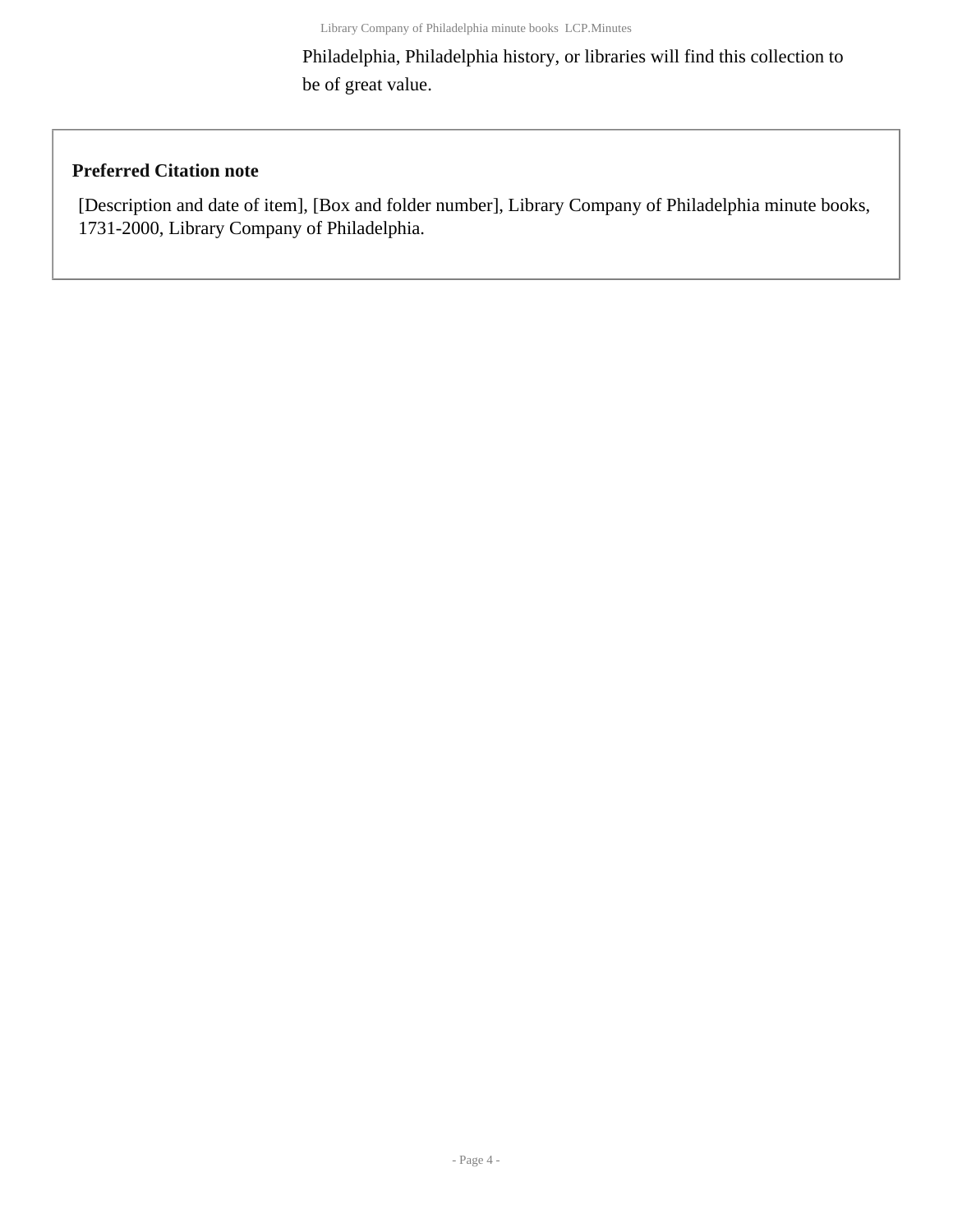# <span id="page-4-0"></span>**Biographical/Historical note**

On July 1, 1731, Benjamin Franklin and a number of his fellow members of the Junto drew up "Articles of Agreement" to found a library. The Junto was a discussion group of young men seeking social, economic, intellectual, and political advancement. When they foundered on a point of fact, they needed a printed authority to settle the divergence of opinion. In colonial Pennsylvania at the time there were not many books. Standard English reference works were expensive and difficult to obtain. Franklin and his friends were mostly mechanics of moderate means. None alone could have afforded a representative library, nor, many imported books. However, by pooling their resources in pragmatic Franklinian fashion, they could. The contribution of each created the book capital of all.

Fifty subscribers invested forty shillings each and promised to pay ten shillings a year thereafter to buy books and maintain a shareholder's library. Thus "the Mother of all American Subscription Libraries" was established. The first list of desiderata to stock the shelves was sent to London on March 31, 1732, and by autumn, that order, less a few books found to be unobtainable, arrived. James Logan, "the best Judge of Books in these parts," had assisted in the choice.

By the time the library issued its earliest surviving printed catalogue of 1741, the general mix of its collection was established for over a century. Excluding gifts, historical works broadly defined accounted for approximately one-third of the total holdings. Literature comprised a little more than twenty percent, approximately the same proportion as science. Theology accounted for only a tenth of the titles. This was in marked contrast to the earlier libraries of Harvard and Yale, but a harbinger of other popular libraries which were founded later. To conclude the selection, it should be noted that philosophy matched theology in numbers, and that economics and such social sciences, the arts, linguistics, and the indefinables accounted for the rest. Bought for many years through the agency of the Quaker mercer-naturalist of London, Peter Collinson, this was and long remained the basic weighting of book selection until the decline of the proprietary libraries in the last half of the nineteenth century.

The Library Company flourished because it adopted a purchasing policy responsive to the needs of its intellectually alert, economically ambitious, but non-elite membership. Its successful example was quickly copied along the Atlantic seaboard from Salem to Charleston. It was Franklin's opinion that "these Libraries have improved the general Conversation of Americans, made the common Tradesmen and Farmers as intelligent as most Gentlemen from other Countries, and perhaps have contributed in some Degree to the Stand so generally made throughout the Colonies in Defence of their Priviledges."

The Library soon became not only an increasing collection of books but also a full-fledged cabinet of curiosities in the Renaissance mode. In accordance with its role as an all-embracing cultural institution, the Library Company also participated in the increasingly popular scientific experimentation of its day.

At first housed in a room in the librarian's lodgings, the burgeoning accumulation became too much for private quarters. Arrangements were made to move the books and curiosities into rooms on the second floor of the newly finished west wing of the State House (now Independence Hall). It was there that Franklin and his associates performed their first experiments in electricity.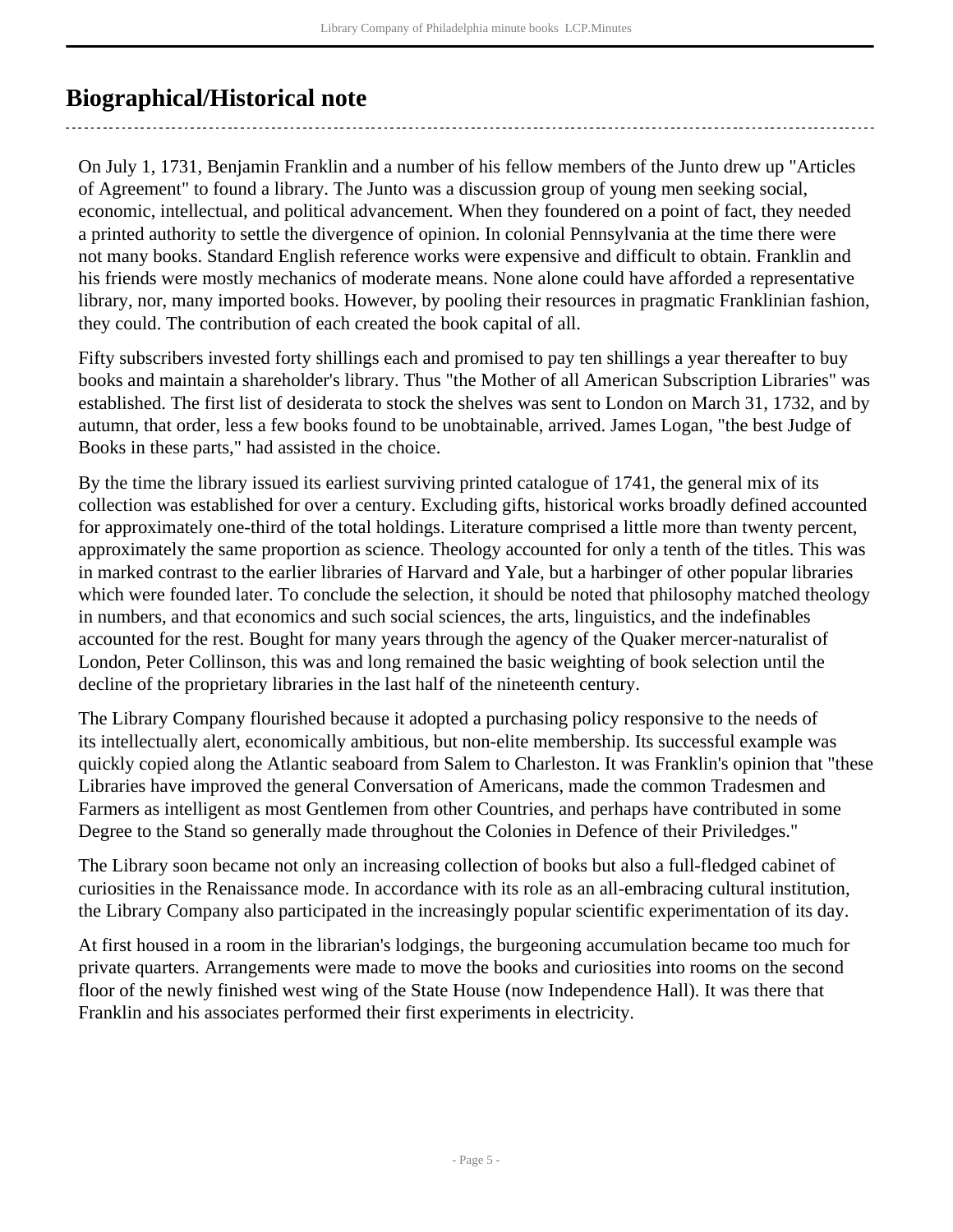Suitably settled, the library could turn its attention to making known its holdings. An existing small octavo of fifty-six pages, printed by Franklin and issued in 1741, lists the 375 titles then in the library. Franklin wrote "A Short Account of the Library" to fill a final blank page. Members could borrow books freely and without charge. Nonmembers could borrow books by depositing their value as security "and paying a small Acknowledgment for the Reading."

With a catalogue available, the books shelved in the State House wing, regular orders of books sent to the volunteer agent Collinson, and annual shipments received from London, the Library Company sought the patronage of the proprietors of Pennsylvania. On March 24, 1742, a charter from John, Thomas and Richard Penn, was issued in their name by Governor George Thomas. By it, since the members had "at great expense, purchased a large and valuable collection of useful books, in order to erect a library for the advancement of knowledge and literature in the city of Philadelphia," there was created "one body corporate and politic in deed." The charter was printed in 1746, together with the by-laws and a supplementary catalogue.

The first librarian, Louis Timothée, or Timothy as he became, left after a short tenure to become Franklin's printing partner in Charleston. For a very brief period, Franklin himself took on the bibliothecal responsibility. He was succeeded by William Parsons, who served from 1734 to 1746. He was followed as librarian by Robert Greenway, who remained in office for seventeen years. The more important functionary of the institution was the secretary, at first the scrivener and amateur botanist Joseph Breintnall. He kept the minutes and wrote the letters ordering books to Collinson, who faithfully carried out the Library Company's requests for over a quarter of a century. After Breintnall's death in 1746, it was Franklin who performed the secretarial duties. Despite his mythical reputation as the careful methodical "Poor Richard," he was careless about the Library Company's records. When he went to England in 1757, first the schoolmaster Francis Alison and then young Francis Hopkinson served as secretary. When the latter took custody of the Library Company's box, he found that the notes of minutes taken on separate pieces of paper during the printer-politician's years in office were scattered and imperfect. To create a permanent record Hopkinson copied into a book all the minutes of the Library Company from the beginning, although lacunae exist for some periods in the 1740s and 1750s.

Among those who guided the destinies of the Library Company in the years before the Revolution were the silversmith Philip Syng, Dr. Thomas Cadwalader, the schoolmaster Francis Alison, the builderarchitect Samuel Rhoads, secretary Richard Peters of the Governor's Council, and a bit later the merchantpatriot Charles Thomson and John Dickinson, the "Pennsylvania Farmer." On May 9, 1769, Sarah Wistar became the first woman to be voted a share.

In 1772 the library had "become large & valuable, a Source of Instruction to Individuals and conducive of Reputation to the Public," and much too crowded in its State House rooms. After much consideration and no alleviation of the space problem, agreement was reached with the Carpenters' Company in 1773 to rent the second floor of their new hall off Chestnut Street near Fourth. It was a historic move. On September 5, 1774, the First Continental Congress met on the first floor of Carpenters' Hall. John Adams reported that the site committee had taken "a View of the Room, and of the Chamber where is an excellent Library." In anticipation of the meeting, the Library Company had ordered that "the Librarian furnish the Gentlemen who are to meet in Congress in this City with the use of such Books as they may have occasion for during their sitting taking a Receipt for them." The offer of the use of the collections was renewed when the Second Continental Congress met the following spring, and again when the delegates to the Constitutional Convention met in 1787. In fact, for a quarter century, from 1774 until the national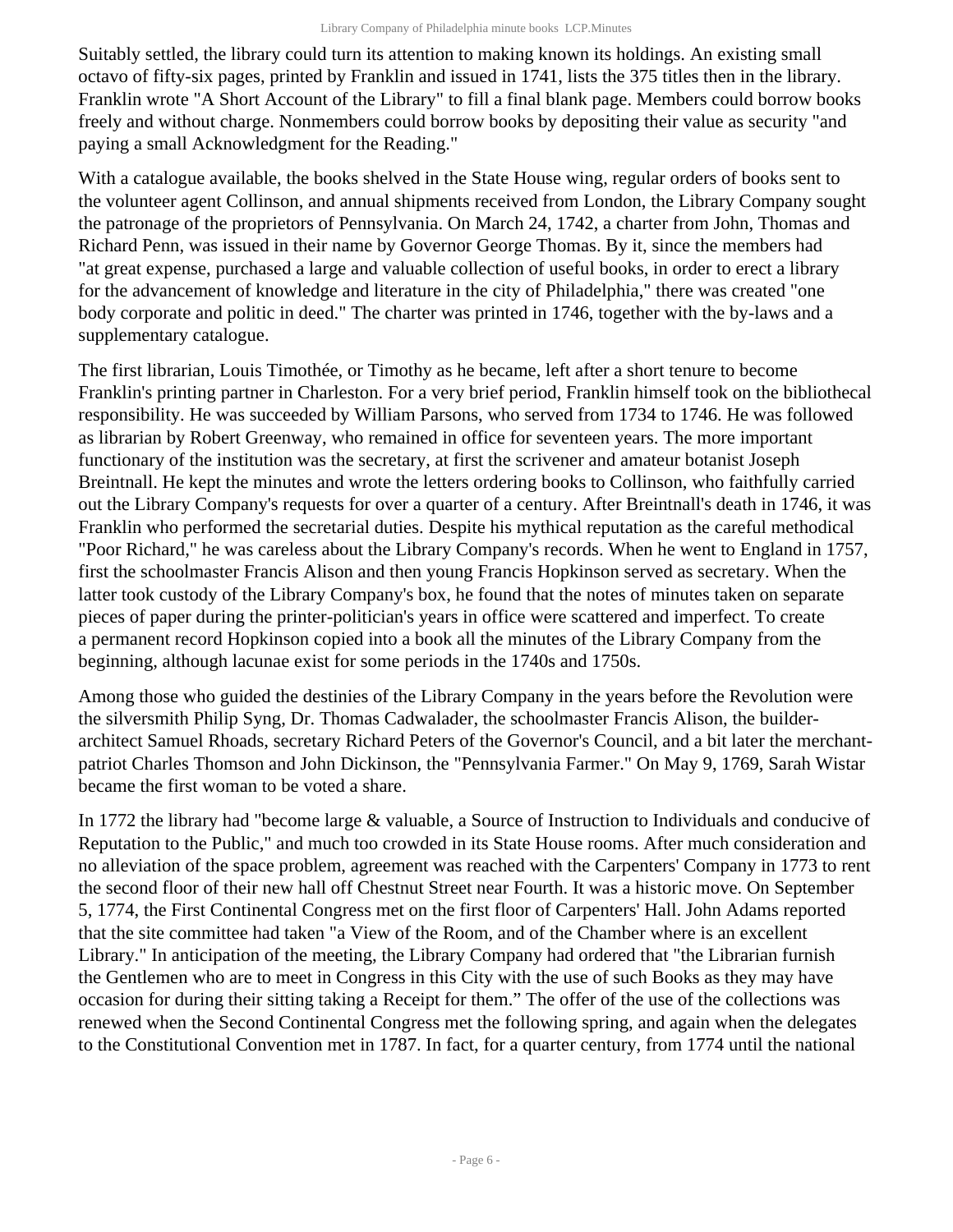capital was established in Washington, D.C., in 1800, the Library Company, long the most important book resource for colonial Philadelphians, served as the de facto Library of Congress before there was one de jure.

In 1775, in the months of growing turmoil, the directors tried to continue normal procedures. Just when the news of Lexington and Concord reached Philadelphia, a supplement to the 1770 catalogue was delivered by Robert Aitken, who later also printed the "Bible of the Revolution." Nonetheless, the affairs of the Library Company were overwhelmed by events. At the end of the year it was announced that books had to be obtained from the librarian's house, because the first floor of Carpenters' Hall was being used as an infirmary for sick soldiers. The occupation of the city by the British also interrupted the routine; the directors did not meet between October 1777 and March 1778, but then things seem to have gone on smoothly. Just before the British left, the Tory bookseller of New York, James Rivington, sent the library "all the Books to be procured at present in this place." Insofar as the Minutes reflect what was going on, the Library Company seemed insulated from the trials and successes of the new nation.

During the war years, importation of books from abroad had ceased. With the peace in 1783 a flurry of orders went to London agents Joseph Woods and William Dillwyn. Although the contents of the museum and the scientific instruments of the Library Company remained in its possession for some time, gifts to the cabinet fell off. Growth had continued and the library's rented quarters became inadequate. In 1789 the Library Company bought a piece of land on Fifth Street near Chestnut across from the State House Square. A competition for the design of a building was held. An amateur architect, Dr. William Thornton, won it with plans for a handsome Palladian red-brick structure with white pilasters and a balustrade surmounted by urns.

When the new library was in operation, conversations were held seeking an arrangement with the Loganian Library. By the time he died in 1751, James Logan had gathered over 2,600 volumes, chiefly in Latin and Greek, which was the best collection of books in colonial America. In his later years he had decided to leave his books for the use of the public and established a library, an American Bodleian. By an act of March 31, 1792, the books and assets of the Loganian Library were transferred into the custody of the Library Company. An addition to its just completed building was quickly erected as an east wing. There were almost 4,000 volumes in the Loganian Library which, after it was moved into new quarters, were listed in a new catalogue published in 1795.

A succession of functionaries of brief incumbency, including John Todd, Jr., the first husband of Dolly Madison, handled the operation of the library until Zachariah Poulson, Jr. became the librarian in 1785. Poulson was a printer, newspaper publisher, and excellent keeper of books and records. He compiled and printed an indexed catalogue in 1789, kept admirable accounts of books borrowed, and set up "A Chronological Register" of shares which retrospectively listed the original and successive owners of each share from 1731 on. The register has been kept up and is still in use.

The number of shareholders had reached 100 in 1763 and remained at that level until the merger with the Union Library in 1769, when it jumped to 400. Poulson, who was responsible for getting the operational affairs of the institution on a workmanlike basis, served as librarian for over two decades.

The library's role in the life of Philadelphia was maintained. It was, and remained until late in the nineteenth century, "the City Library" or the "the Philadelphia Library." Men of prominence were its members. Nine signers of the Declaration of Independence - Benjamin Franklin, Benjamin Rush, Francis Hopkinson, Robert Morris, George Clymer, John Morton, James Wilson, Thomas McKean, and George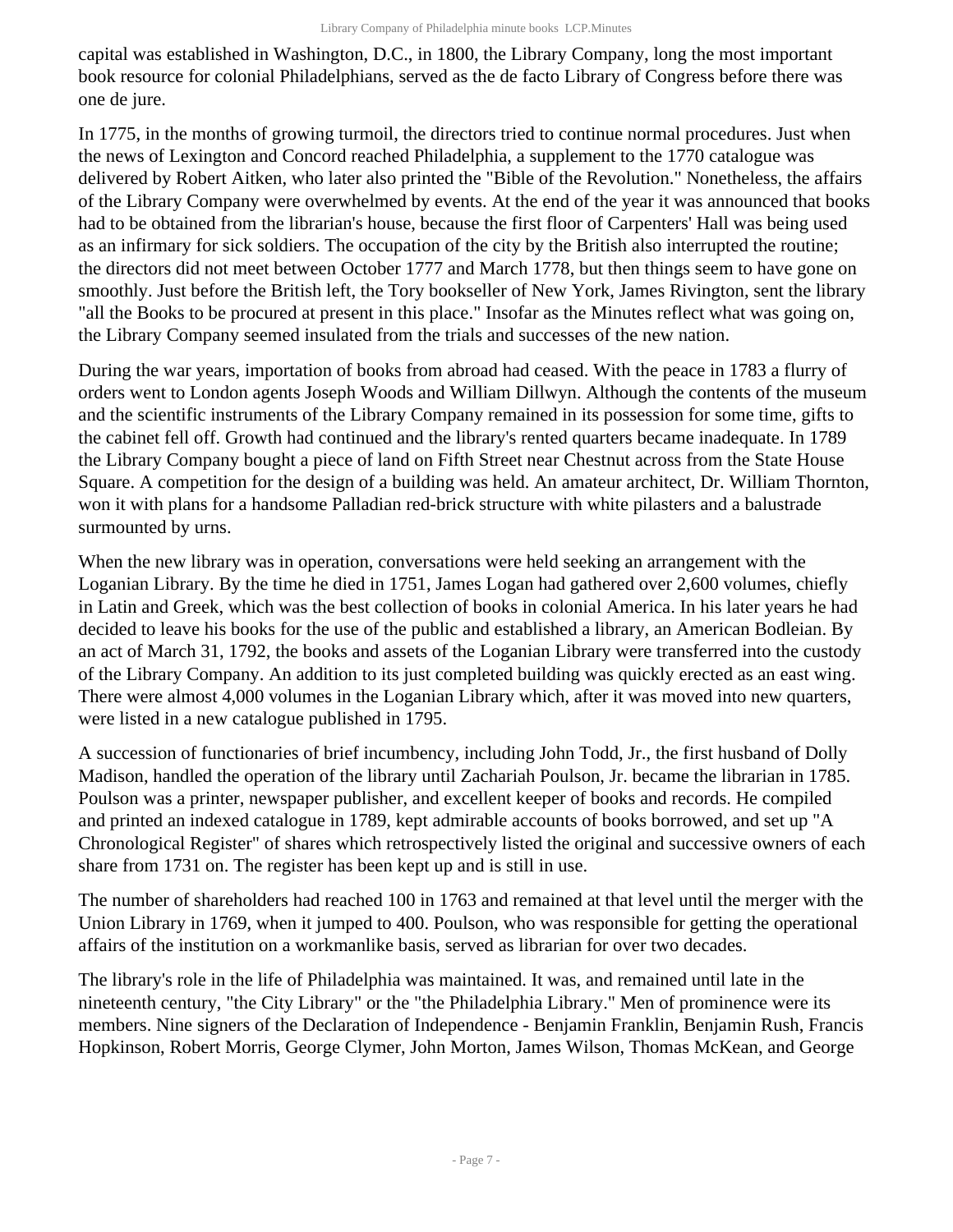Ross - owned shares, and some of them served as directors. At the turn of the century, those most active in the management of the Library Company were Richard Wells, Benjamin R. Morgan, William Rawle, Joseph Parker Norris, Robert Waln, and Samuel M. Fox, all of whom were leaders or participants in the civic and philanthropic activities of the city.

In 1806, Zachariah Poulson resigned as librarian and was succeeded by George Campbell, who remained in office until 1829. These were the days of printed catalogues. In the spring of 1829, John Jay Smith was elected librarian. He was a man of broad culture and considerable energy, with a host of extracurricular activities. He was a descendant of James Logan through Logan's daughter Hannah and was proud of his ancestry. After more than two decades as librarian, John Jay Smith resigned in 1851 and his son, Lloyd Pearsall Smith, succeeded him. Lloyd Smith was the first to look upon librarianship as a career. The library continued to grow. Concern about the inadequacy of the Fifth Street building increased in pace with acquisitions. "Subscriptions for the erection of a Fire-Proof Building for the Library" were sought. The destruction of much of the Library of Congress made many institutions fire-conscious. By 1869, a substantial fund, including a legacy of almost \$50,000 from Joseph Fisher, had been raised; some lots were purchased in an attempt to assemble sufficient ground at the corner of Juniper and Locust Streets.

During the Civil War, the struggle of the nation made the operation of the library of secondary importance. When the Confederate Army under Lee threatened Pennsylvania in 1863, Lloyd P. Smith joined the Germantown Company of volunteers, leaving the servicing of books in the hands of fifteenyear-old George Maurice Abbot, who had just joined the staff, and Smith's now aged father. A map was set up in the reading room with colored pins to show the changing positions of the armies as campaigns ebbed and flowed.

In 1869, Dr. James Rush died. He was the son of the physician-patriot Benjamin Rush and husband and heir of Phoebe Ann Ridgway Rush, who had inherited a portion of her father Jacob Ridgway's immense fortune and had predeceased her husband. In accordance with his will as presented to the directors of the Library Company by Henry J. Williams, Rush's brother-in-law, sole executor, and long-time director of the Library Company, Rush left an estate of nearly a million dollars to the Library Company - under certain conditions. The original will had been drawn up in 1860, and in the remaining years of his life Dr. Rush added codicil upon codicil until he succeeded in obscuring his own somewhat eccentric wishes in a fog of words and admonitory clauses. His original intention was clear. With his money, the Library Company was to purchase a plot of adequate size "situated between Fourth and Fifteenth and Spruce and Race Streets" and there build a "fire-proof building sufficiently large to accommodate and contain all the books of the Library Company of Philadelphia . . . and to provide for its future extension." Matters, however, were not permitted to rest there. In his second codicil, Dr. Rush authorized his executor, at his discretion, to do whatever he thought fit. Mr. Williams asserted that on his deathbed, Dr. Rush had expressed his specific desire that the library be built on a lot at Broad and Christian Streets toward the purchase of which he had made a payment. The executor announced his intention of carrying out the testator's last oral wishes.

At a meeting in October 1869, the membership voted to "accept the legacy of Dr. James Rush according to the terms expressed in his will." The directors of the Library Company were torn between a desire to benefit from the million-dollar bequest and their disapproval of Williams' plans for the site and the building. After several years, much bitterness, and a number of lawsuits, the huge Parthenon-like structure designed by Addison Hutton was erected at Broad and Christian Streets. In 1878, the Library Company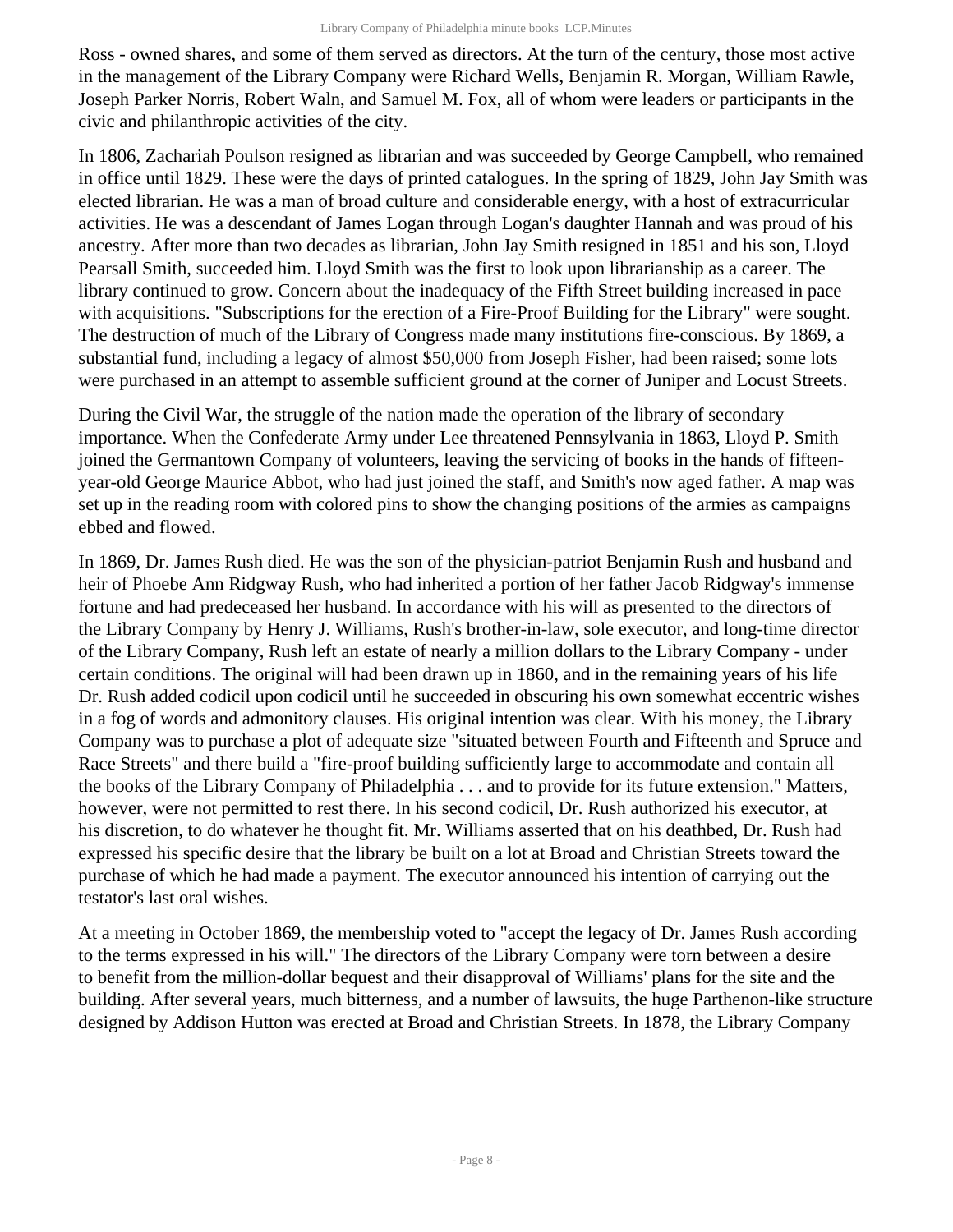reluctantly accepted the impressive edifice, named the Ridgway Library in honor of the original source of the funds which made it possible, and the Rush bequest.

By the time the Ridgway Library was completed, plans, energetically forwarded by Henry Wharton, William Henry Rawle, and John S. Newbold, were well advanced for another building at Juniper and Locust Streets, a location more central and more convenient for most of the members. It was decided to use the Ridgway Library as a kind of storage house, although it was never so crudely phrased. On February 24, 1880, the new Juniper and Locust Street library opened its doors.

In acknowledgment of the increasing number of women who became members throughout the nineteenth century, the plans for the Juniper and Locust Street building included a ladies' sitting room. The Library Company also hired its first woman librarian, Elizabeth McClellan, who had charge of the Women's Room (and attended exclusively to the wants of female readers) from 1880 until her death in 1920.

After the Civil War, the position of the Library Company and of similar American subscription libraries was gradually but inexorably altered. The Library Company noticed that far more nonmembers than members were beginning to use its resources. It was a recognition of the changing times which impelled Dr. S. Weir Mitchell, author and physician, to suggest in 1886 that a study be made "to consider whether it may not be possible to make of the Philadelphia Library a Library free to all."

With two buildings to operate, Lloyd P. Smith had at first divided his time between the Locust Street and Christian Street libraries. George Maurice Abbot, who had been hired as a boy to help in the old Library Hall, was soon sent down to supervise the Ridgway Library. J. Bunford Samuel was taken on as a stack boy and messenger there. Smith's successors - James G. Barnwell from 1887 to 1907 and Abbot from 1907 to 1929 - emigrated as soon as they could to the more socially rewarding milieu of Locust Street. Few of the directors and few of the members gave much thought to the dusty vastness of the gray Greek temple in which James and Phoebe Ann Rush were entombed and, it sometimes seemed, in which the books were entombed also. They were satisfied to have Samuel take over the curatorship of the Ridgway Library.

The main concern of the directors and the head librarian was seeing that the members were supplied with the most recent books for their leisure-time reading. After the Free Library of Philadelphia opened its main building on Chestnut Street in 1895 and later moved to 13th and Locust Streets, the Library Company was destined to drift, its members resigned to seeing it an institution of undistinguished gentility. It was recorded in 1895 that fewer persons had used the library and fewer books were taken out than usual. As an afterthought they added that, however, as a library for the student and the thoughtful reader" its position remained preeminent. This statement summarized the library's history for the first part of the twentieth century.

In 1929 Austin K. Gray became librarian. A gentle, cultured Englishman and literary historian, he attempted to rouse the library from its lethargy with lectures and exhibitions. However, he was unable to prevent the Library Company from inching toward bankruptcy as the depression deepened. The publication of a history of the Library Company, written and considerably romanticized by Gray, sparked a gallant fund-raising effort and membership campaign which managed to keep the institution afloat until the situation became too desperate for palliative measures.

In 1935, under the leadership of Owen Wister, then president of the Library Company, the directors urged that the Juniper and Locust Street building be given up and all the books concentrated in the Ridgway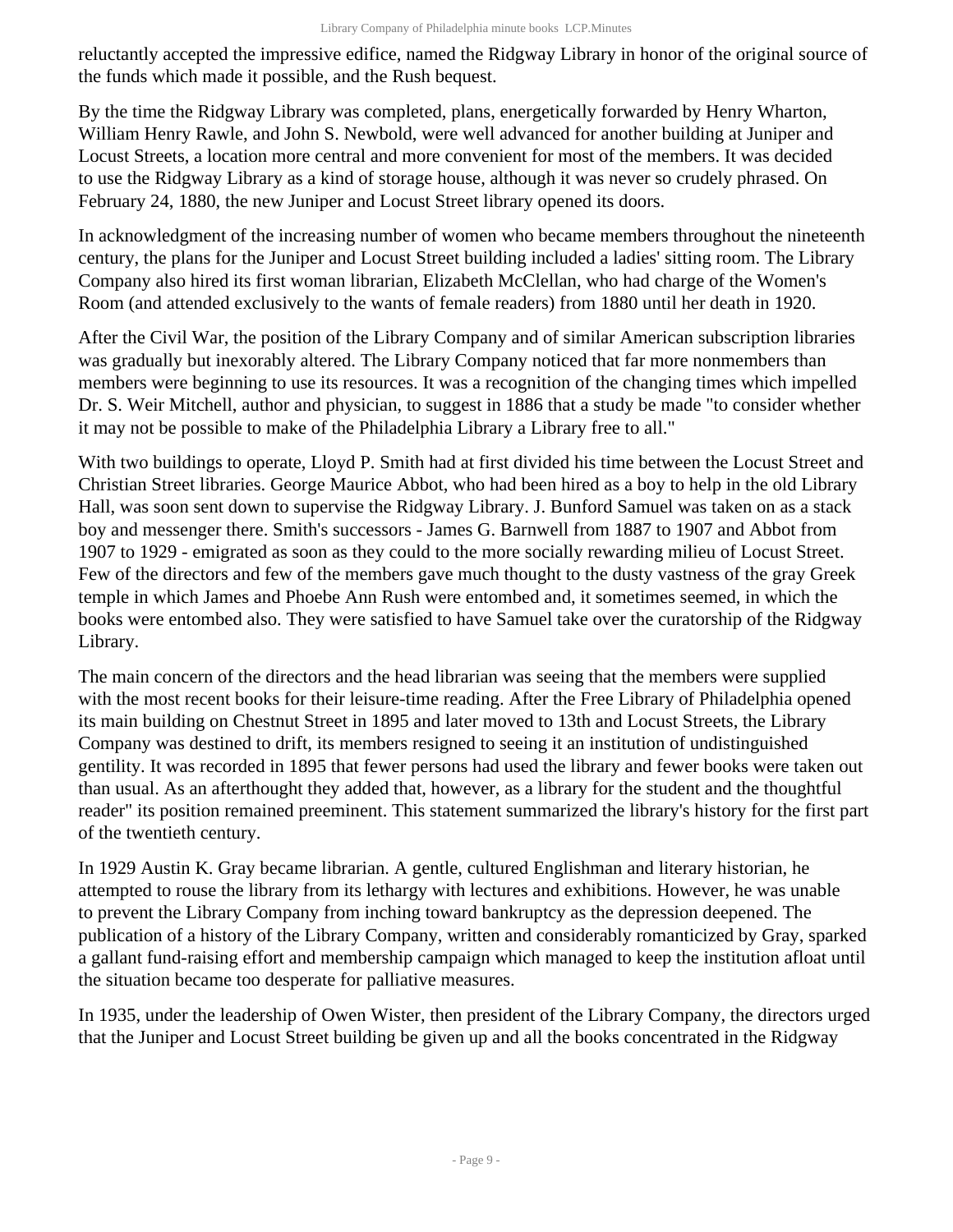Library. They recommended "a policy whereby theLibrary, from being a general circulating library of current and ephemeral books, becomes a Library dedicated to the care of and making additions to its remarkable collections of valuable books." If such a policy did not please the majority of the shareholders, it was inevitable that such a policy would prevail.

A further thrust in the direction of change was given by a grant from the Carnegie Corporation to recatalogue and reshelve the library so that its scholarly resources would be more readily available. Unfortunately, the program carried out with WPA (Works Progress Administration) help was not well conceived or executed. At the time, no one looked upon the results of the Carnegie grant as anything but strengthening the status and stature of the Ridgway Library and its research materials.

At the annual meeting on May 1, 1939, the members unanimously agreed that the directors be given authority to sell or lease the Locust Street property. A small circulating library was to be retained in the center of the city for the convenience of the members.

During the following year all the books were moved to the basement of the Ridgway Library under the supervision of Barney Chesnick. He had been hired to assist Samuel at Broad and Christian Streets and succeeded him in charge of the old collections then being used by a comparatively few discerning and imaginative scholars. The two-centuries-old Library Company was at the nadir of its fortunes. About this time, two studies looked at the Library Company's holdings and operations. They came to similar conclusions: that the circulation of modern books to members and subscribers was an obsolete service, and that the Library Company should become a research library, preferably in association with one of the city's other institutions. This required long-term planning. For the moment, the rent from the parking lot and income from endowment funds were not sufficient to pay for all the library's operating expenses. This situation, World War II, and Austin Gray's resignation as Librarian impelled the directors in 1943 to make arrangement with the Free Library of Philadelphia whereby that institution became the corporate librarian of the Library Company, responsible (for a fee) for the administration of the library. At about the same time, the Library Company's endowment funds were reorganized and brilliantly reinvested by Moncure Biddle, who in concert with the treasurer, W. Logan Fox, began to build a solid financial base for the institution.

The resurgent feeling that "something should be done" had been repressed during the 1930s and 1940s because the financial difficulties of the Library Company precluded any constructive change. Edwin Wolf 2nd was engaged to make a survey of the collections, to assess their scope, size, and importance, and to suggest means to improve their care and usefulness. Then, four eminent librarians - Lloyd A. Brown of the Peabody Institute, William A. Jackson of Harvard, Paul North Rice of the New York Public Library, and Clifford K. Shipton of the American Antiquarian Society - were invited to inspect the Library Company and consult with the directors about its future.

Unanimously, the experts agreed that the Library Company's greatest strength lay in its rare books and manuscripts, and that its greatest contribution to society would be as a scholarly research library with special emphasis on American history and culture. There was no doubt that the rare books and manuscripts were far more numerous and more valuable than had been generally believed. The first and immediate step the consultants urged was a program of rehabilitation. The most valuable books should be taken from the scattered locations, recatalogued, repaired, and temporarily reshelved in a room to be refitted and air-conditioned. Then the experts recommended that the Library Company reduce and refine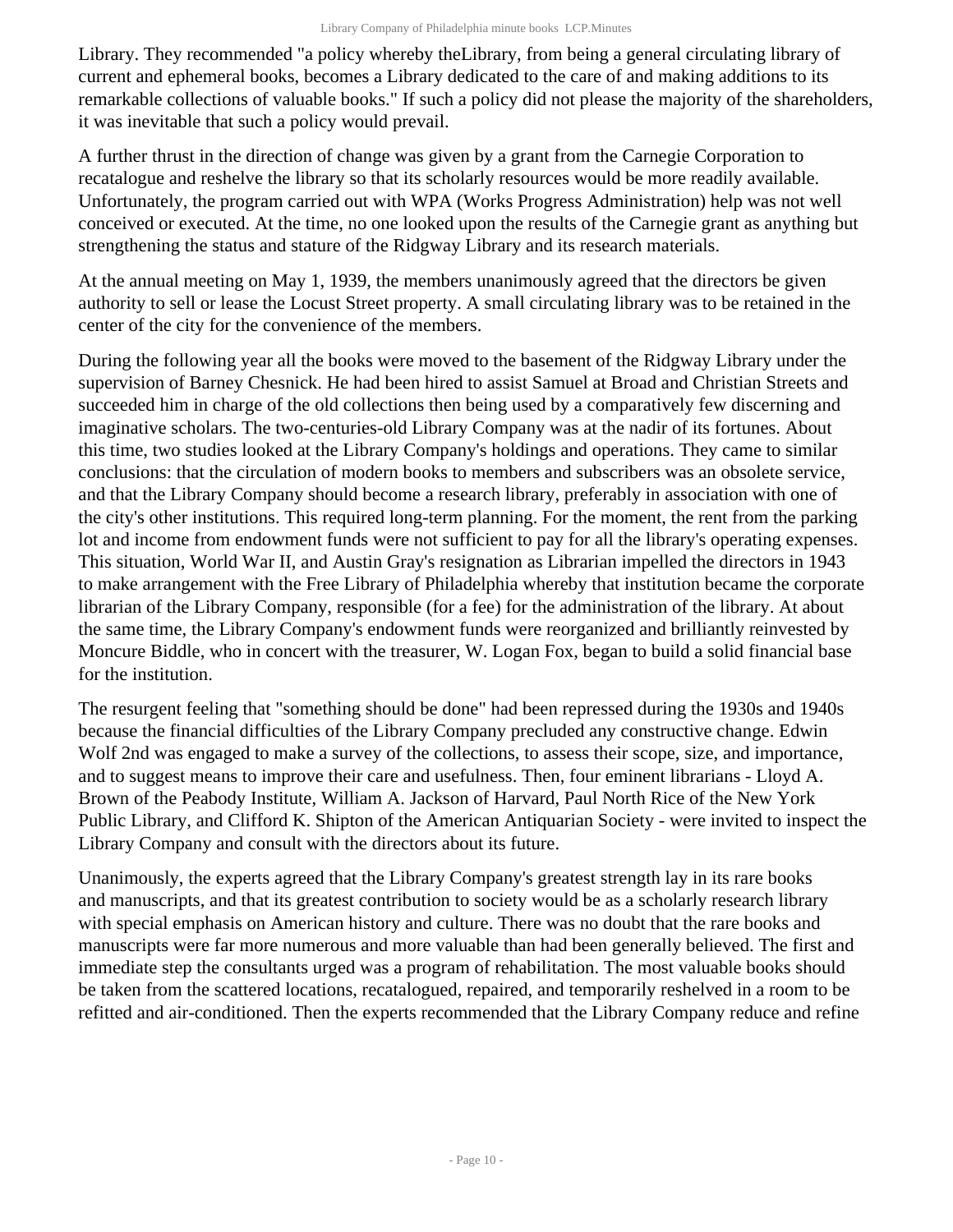its mass of late-nineteenth- and twentieth-century books, keeping only those which would supplement as reference works the basic historical collections.

These steps were, however, considered preliminary to a decision to move out of the Ridgway Library. That structure, once considered fireproof, was judged instead to be a fire-trap. Furthermore, the roof leaked, the basement was damp, and the building's location in the city was unfortunate. The consensus was that the Library Company should move to modern quarters in or adjacent to another compatible library as soon as possible.

By 1955, with income from the parking garage increasing, the Library Company could stand on its own feet. In December of that year, the arrangement with the Free Library was amicably terminated. Wolf became Librarian. He shared the excitement of rediscovery and revitalization with an audience of bookmen - librarians, collectors, booksellers, and, of course, members of the Library Company - through his paradoxically light yet scholarly essays in the Annual Reports.

The experts' primary recommendation - to move from the totally inadequate and unsuitable Ridgway Library - had not been forgotten. A location next to the Historical Society was favored. The steps necessary to bring the plan to fruition were interlocking and complicated. Fortunately, at the critical time the City of Philadelphia made a satisfactory offer for the building and land. The Library Company was given permission to make the sale and also to use such other funds as were part of the Rush estate to build the new library. Three nineteenth-century brownstone houses, owned by and contiguous to the Historical Society, were purchased and torn down. Plans for a modern eight-story building were drawn by the architectural firm of Carroll, Grisdale, and Van Alen, and construction began in 1964. Meanwhile, in order to carry out another of the original recommendations concerning the future of the Library Company and to avoid moving unwanted books, a sweep of the shelves was undertaken. With formal authorization from the directors and the membership as a whole, Wolf culled and disposed of such works printed after 1880 as were deemed not germane to the Library Company's main collections.

With the Library Company's holdings down to an estimated 375,000 volumes, the Library Company was ready to return to the center of the city. The new building was completed by the end of 1965. The difficult transfer of the books nevertheless provided an opportunity to revamp the shelving arrangement and gather together subject classes which the space problems in the old building had fragmented. Because approximately two-thirds of the funds for the new library derived from the Rush estate, the building, like its predecessor, was named the Ridgway Library. The building was opened to the public in April 1966. A reciprocal arrangement was reached with the neighboring Historical Society whereby its rare books are shelved and used by readers in the Library Company, and the latter's manuscripts are shelved and used by readers in the Historical Society.

An interest in eighteenth-century intellectual history led Wolf in 1956 to begin the reconstruction of three colonial private libraries which had been partly or wholly incorporated into the Library Company - those of James Logan, Benjamin Franklin, and William Byrd of Westover, Virginia. He published a definitive catalogue of Logan's library in 1974. The other two libraries had been scattered by 1800, but he was able to locate substantial parts of them on the Library Company's shelves and in other collections across the country.

Comparing the Library Company's holdings with already-published subject bibliographies uncovered still more collections of surprising strength in areas such as technology, Judaica, household and cookery books, courtesy books, gift books, and architecture. In the process of strengthening and extending the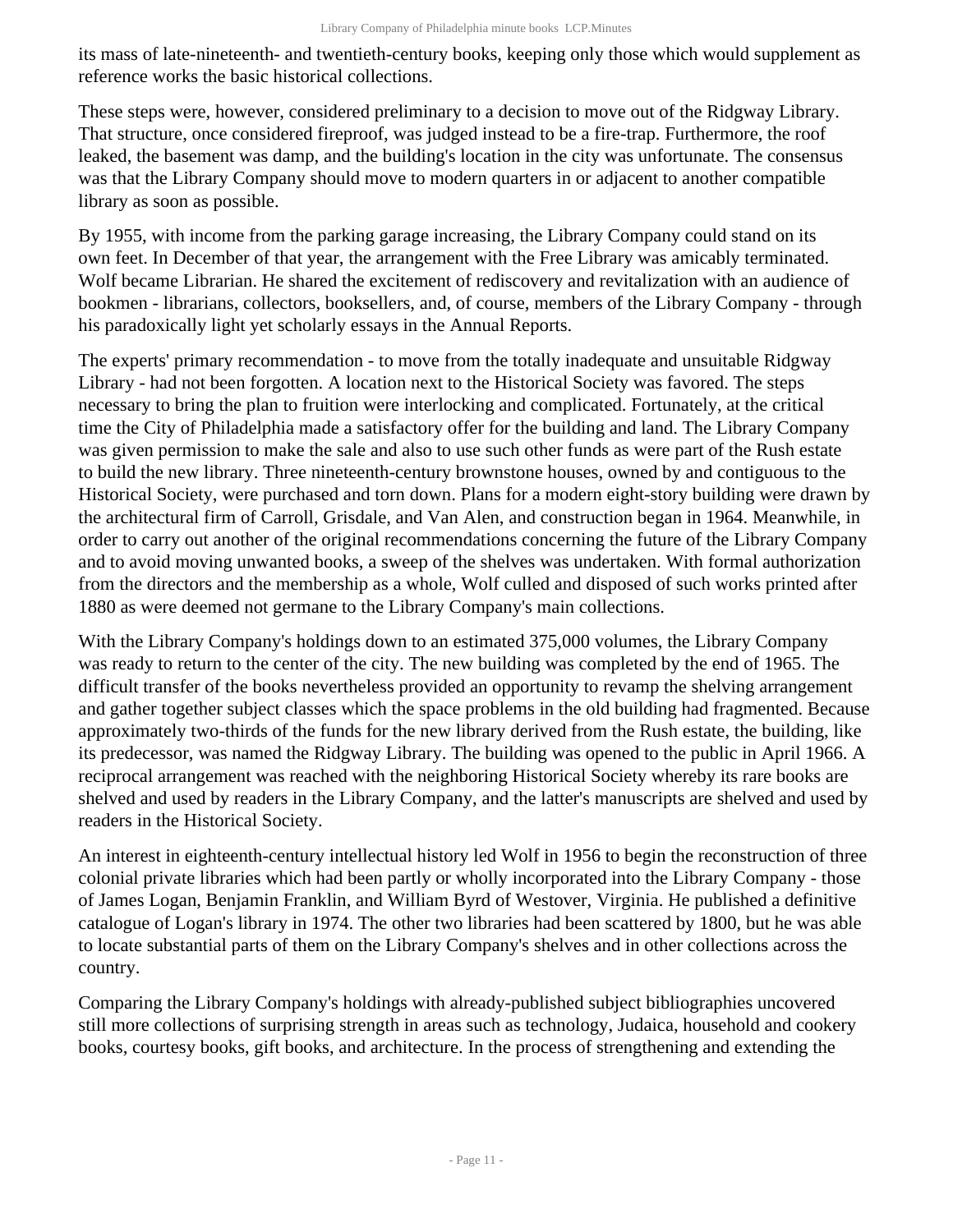Library Company's core collection, unnecessary or expensive duplication of the holdings of other local libraries was always avoided. This principle was applied not only to individual books but to whole areas of collecting. All acquisitions still build on the core collection acquired between 1731 and 1880. The collection is constantly growing, but its essential character has not changed.

The move to the new Ridgway Library proved fruitful for the print collection of the Library Company as well. With the appointment of Stefanie A. Munsing as curator of prints in 1971, the Print Department was born and quickly became a center of activity. A vast task faced the new curator of reorganizing and cataloguing the accumulation of Philadelphia views, portraits, American political cartoons, and early photographs. In 1975, Bernard Reilly moved from the Reading Room to the Print Department. It was during his tenure and due to his initiative that the Library Company's remarkable collection of nineteenthcentury Philadelphia photographs began to be appreciated.

In 1977, Kenneth Finkel took over the Print Department. Under his aggressive and imaginative curatorship from 1977 to 1994, the collection increased at a phenomenal rate. With the exhibition and simultaneous publication in 1980 of *Nineteenth-Century Photography in Philadelphia*, the Print Department became the center for the study of early photography in Philadelphia.

Conservation of the ever-growing collections grew in importance over the years. A bindery was first set up at the Library Company in 1954 by the German master bookbinder Fritz Eberhardt to repair and rebind in chronological order the vast collection of pamphlet Americana. After Eberhardt left in 1957, Kaspar Reder was hired to continue the work. The care of the print collection was taken up in 1971 with the bindery staff working under the guidance of Curator of Prints Stefanie Munsing. Under Chief of Conservation Jennifer Woods Rosner, the staff began to move systematically through the entire rare book collection, and its range of treatments has widened to include making protective boxes, reattaching covers detached from leather bindings, repairing cloth bindings of the 19th century, and replacing old library bindings with new ones made of high-quality archival materials.

Under the direction of Librarian Wolf, the Library Company assumed a leading role in the cultural and intellectual community of Philadelphia and established a reputation of scholarly service both locally and internationally. Franklinian common sense, with a dash of thrift, was its guide, as befit a library struggling to be reborn. Wolf retired at the end of 1984 and was succeeded by John C. Van Horne, who came to the Library Company from the American Philosophical Society. Under Van Horne's guidance the Library Company struck out in several new directions. The Library Company began to attract more scholars to the collections by instituting an endowed research fellowship program in 1987 that provides modest stipends to enable graduate students and senior scholars to travel to Philadelphia to conduct research at the Library Company. The Library Company also created a revolving Publication Fund that supports the publication of a variety of works, usually carrying the joint imprint of the Library Company and a commercial or university press co-publisher. These books are generally based on the collections or relate to special projects or programs.

In the second half of the twentieth century, the Library Company has been utterly transformed from a dusty mausoleum filled with books that were deteriorating from heat, damp, and dust, to a busy and vital center for research and education of national importance. The Library Company remains open and free of charge to any serious scholar, but the collections are now housed in closed stacks, and no rare materials circulate except as loans for exhibition in other institutions. The collections are constantly and vigorously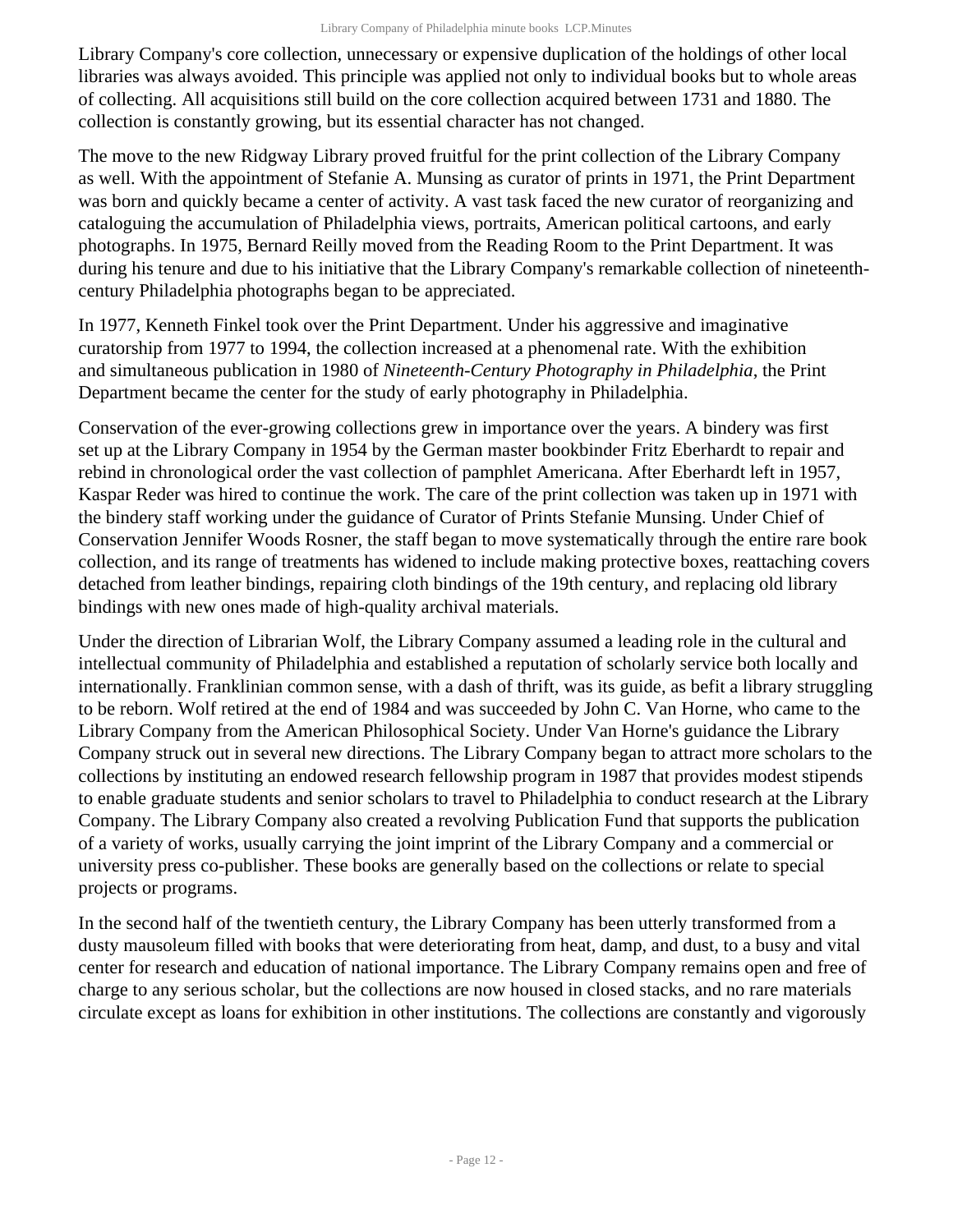expanded and enriched, and they are fully accessible through card catalogues and other in-house finding aids.

All these changes have been made in order to carry out the Library Company's new mission as articulated in the 1950s: to collect, preserve, and make available books, graphics, and other primary source materials for the study of American history and culture up to the closing years of the 19th century. Much has changed and will change, but one thing remains constant: the collections are the focus of all the library's energies, and the reason for its existence.

### **Bibliography:**

Quoted directly, in segments from: *At the Instance of Benjamin Franklin: A Brief History of The Library Company of Philadelphia, 1995* [full document available at: http://librarycompany.org/about/ Instance.pdf]

## <span id="page-12-0"></span>**Scope and Contents note**

This collection consists of minute books documenting the meetings of the Directors (both final minutes and rough minutes), 1731 to 2000; the Trustees of the Loganian Library, 1853 to 1876; and the Committee for Fixing the Value of Lost Books, 1785 to 1848. Included in these volumes are financial reports and supporting materials such as excerpts from annual reports, exhibition announcements, menus and correspondence.

The "Directors' Minutes" are housed in volumes 1 to 24. Entries generally include: policies, book lists, copies of letters sent to the Library Company of Philadelphia, current financial status, members present for meetings, and committees created and the members appointed to those committees. Minutes books from 1731 to approximately 1938 are hand written, thereafter, the minutes are typed. Original letters and the report of the president are frequently pasted into the typed minutes. The proceedings of the Annual Meeting held on May 6, 1929 was transcribed and is included in this series.

The "Rough Minutes of the Directors' Meetings" run from 1850 to 1932 and appear to be the notes taken during the actual meeting which were later transcribed into the official record housed in "Directors' Minutes." Therefore, the information contained within these volumes is duplicate to the material contained in the previous series, however; these volumes do not contain original auxiliary material.

The "Minutes of the Trustees of the Loganian Library," consist of two volumes of minutes from 1792 to 1935, and two folders of rough minutes from 1853 to 1876. Again, these rough minutes were probably notes taken during the meeting, which were copied into the final minute books. When the Loganian Library was added to the collections of the Library Company of Philadelphia, in addition to the directors of the Library Company serving as Trustees, the eldest male descendent of James Logan and two others appointed by him were also to serve as Trustees. These minutes document the transactions of the meetings addressing specific Loganian Library issues.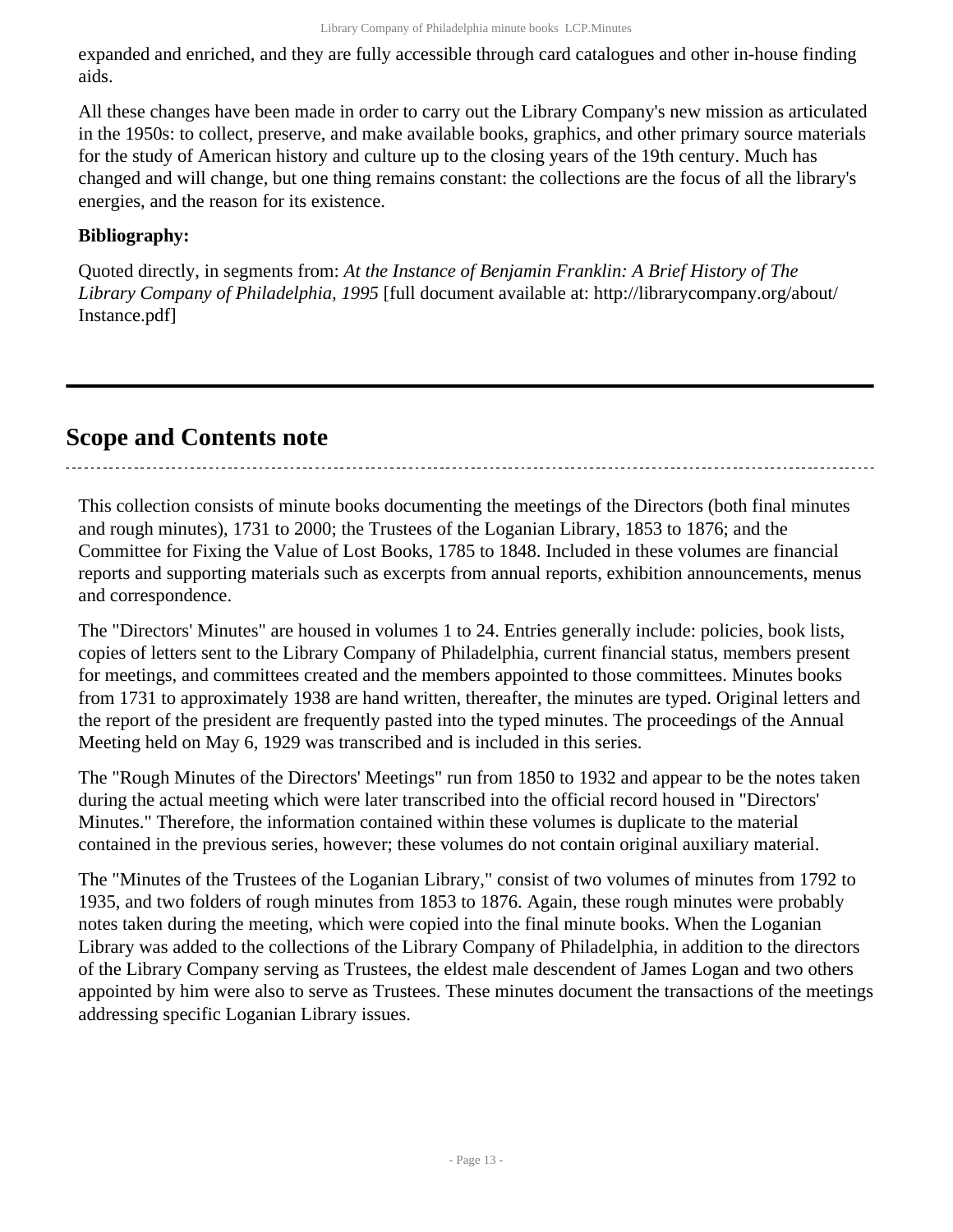The "Minutes of the Committee for Fixing the Value of Lost Books" consists of one volume dating from 1785 to 1848.

These volumes effectively tell the history of the Library Company of Philadelphia and document the establishment of and challenges of a 200 year old institution's struggles to maintain its mission, resources, and quality through financial and societal changes. Researchers interested in the history of the Library Company of Philadelphia, Philadelphia history, or libraries will find this collection to be of great value.

## <span id="page-13-0"></span>**Administrative Information**

#### **Publication Information**

Library Company of Philadelphia 2010.10.07

#### **Conditions Governing Access note**

This collection is open for research use at the Library Company of Philadelphia, 1314 Locust Street, Philadelphia, PA 19107. For access, please contact the Library Company's Chief of Reference at 215-546-3181 ext. 121 or email cking@librarycompany.org

#### **Conditions Governing Use note**

Copyright restrictions may apply. Please contact the Library Company of Philadelphia with requests for copying and for authorization to publish, quote or reproduce the material.

#### **Processing Information note**

The processing of this collection was made possible through generous funding from The Andrew W. Mellon Foundation, administered through the Council on Library and Information Resources' "Cataloging Hidden Special Collections and Archives" Project.

This collection was *minimally processed* in 2009-2011, as part of an experimental project conducted under the auspices of the Philadelphia Area Consortium of Special Collections Libraries to help eliminate processing backlog in Philadelphia repositories. A minimally processed collection is one processed at a less intensive rate than traditionally thought necessary to make a collection ready for use by researchers. When citing sources from this collection, researchers are advised to defer to folder titles provided in the finding aid rather than those provided on the physical folder.

Employing processing strategies outlined in Mark Greene's and Dennis Meissner's 2005 article, *More Product, Less Process: Revamping Traditional Processing Approaches to Deal With Late 20th-Century Collections*, the project team tested the limits of minimal processing on collections of all types and ages, in 23 Philadelphia area repositories. A primary goal of the project, the team processed at an average rate of 2-3 hours per linear foot of records, a fraction of the time ordinarily reserved for the arrangement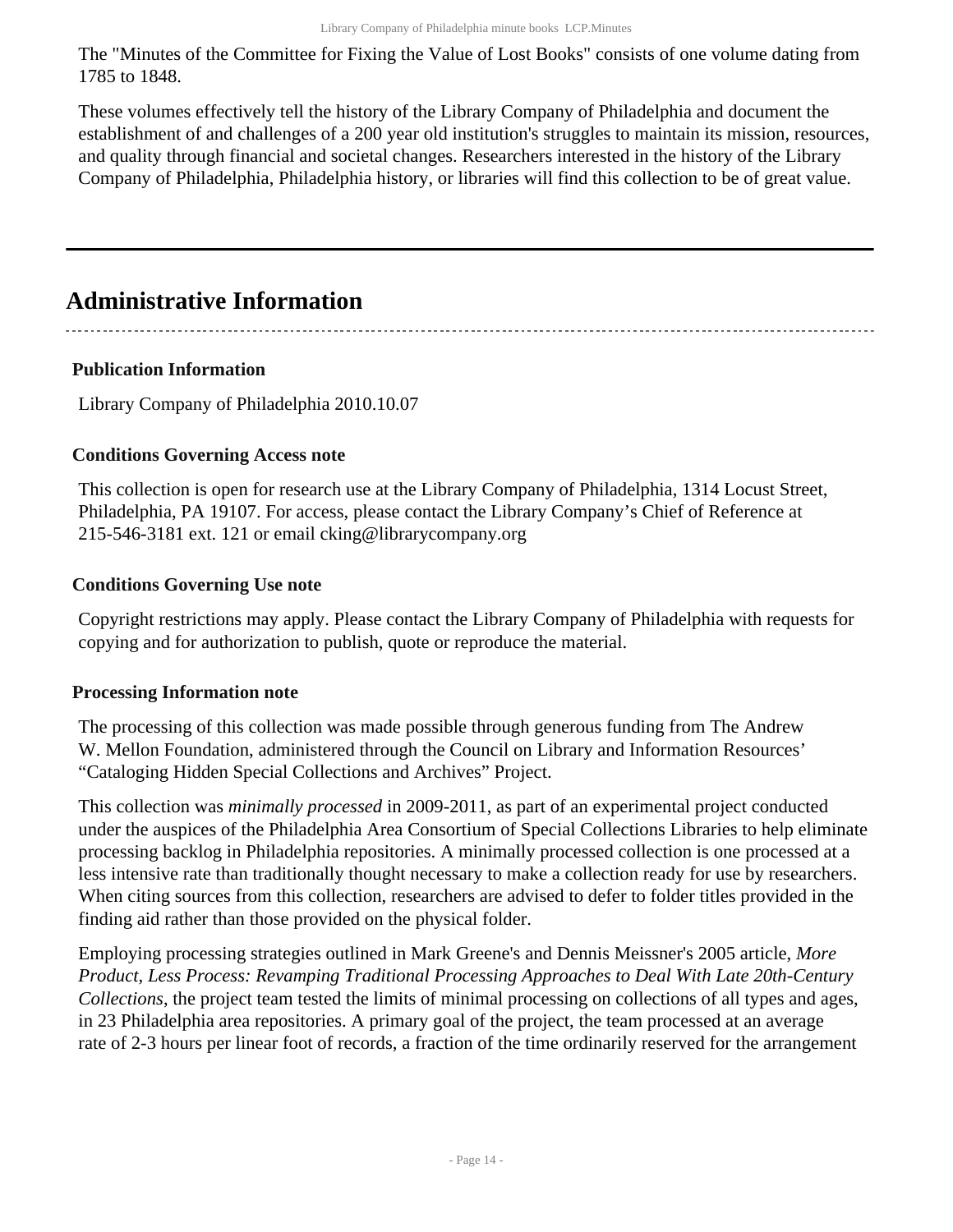and description of collections. Among other time saving strategies, the project team did not extensively review the content of the collections, replace acidic folders or complete any preservation work.

## <span id="page-14-0"></span>**Related Materials**

### **Related Archival Materials note**

Library Company of Philadelphia: Library Company of Philadelphia Shareholders records, 1732-2000.

## <span id="page-14-1"></span>**Controlled Access Headings**

### **Corporate Name(s)**

- Library Company of Philadelphia.
- Loganian Library.

### **Genre(s)**

• Minutes

#### **Geographic Name(s)**

• Philadelphia (Pa.)

#### **Subject(s)**

- Libraries
- Research libraries
- Subscription libraries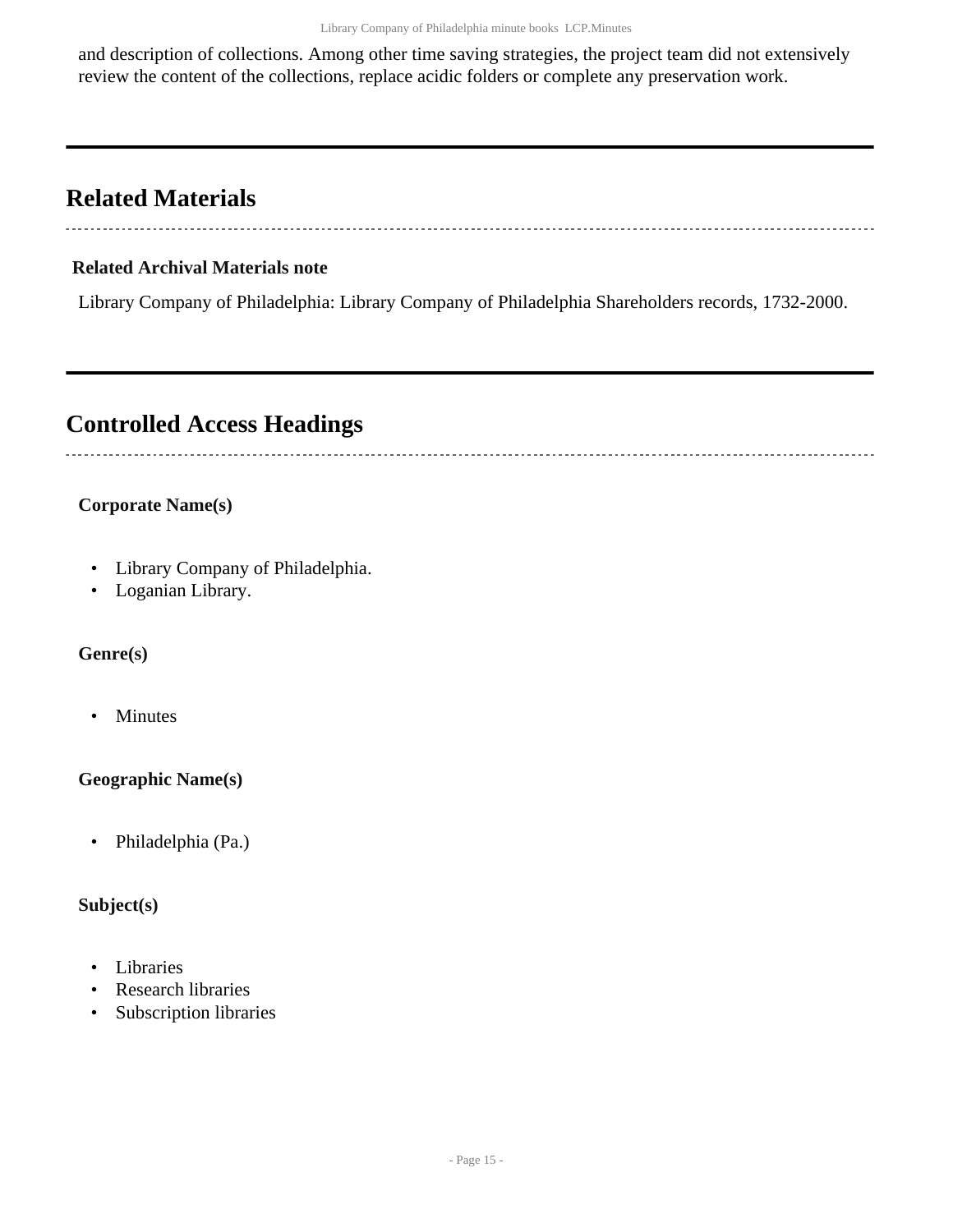# <span id="page-15-0"></span>**Collection Inventory**

<span id="page-15-1"></span>

| <b>Series I. Directors' Minutes</b> |                |
|-------------------------------------|----------------|
|                                     | <b>Volume</b>  |
| Volume 1 1731-1742                  | $\mathbf{1}$   |
| Volume 1 (photostat copy) 1731-1742 | 1a             |
| Volume 2 1768-1785                  | $\overline{2}$ |
| Volume 3 1785-1794                  | 3              |
| Volume 4 1794-1816                  | $\overline{4}$ |
| Volume 5 1816-1832                  | 5              |
| Volume 6 1832-1850                  | 6              |
| Volume 7 1850-1875                  | $\tau$         |
| Volume 8 1875-1885                  | 8              |
| Volume 9 1885-1901                  | 9              |
| Volume 10 1901-1912                 | $10\,$         |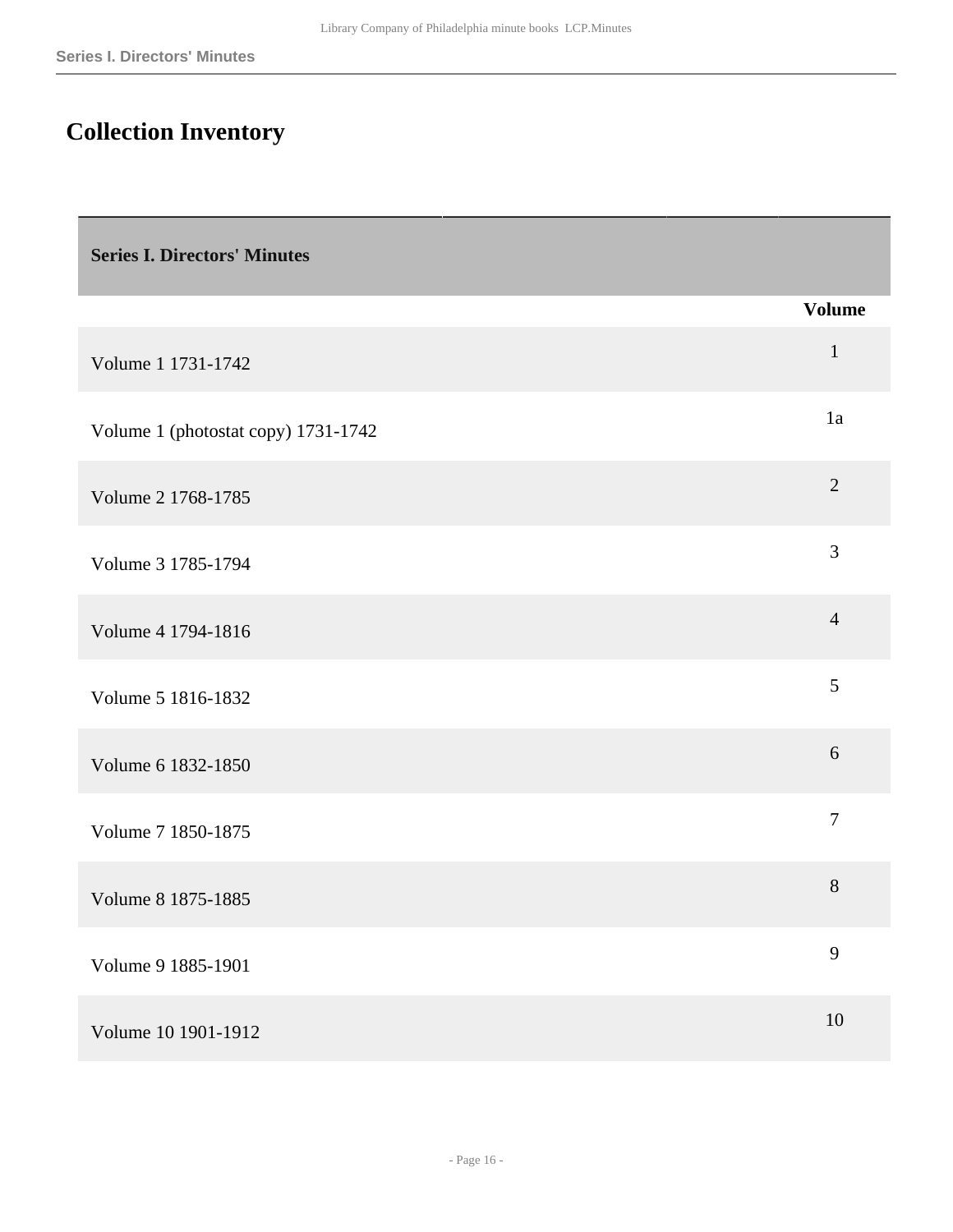| Volume 11 1912-1924                        | 11 |
|--------------------------------------------|----|
| Volume 12 1924-1932                        | 12 |
| Transcription of Annual Meeting 1929 May 6 | 13 |
| Volume 13 1932-1938                        | 14 |
| Volume 14 1938-1941                        | 15 |
| Volume 15 1941-1848                        | 16 |
| Volume 16 1948-1958                        | 17 |
| Volume 17 1958-1964                        | 18 |
| Volume 18 1964-1970                        | 19 |
| Volume 19 1970-1979                        | 20 |
| Volume 20 1979-1985                        | 21 |
| Volume 21 1986-1989                        | 22 |
| Volume 22 1994-1997                        | 23 |
| Volume 23 1998-2000                        | 24 |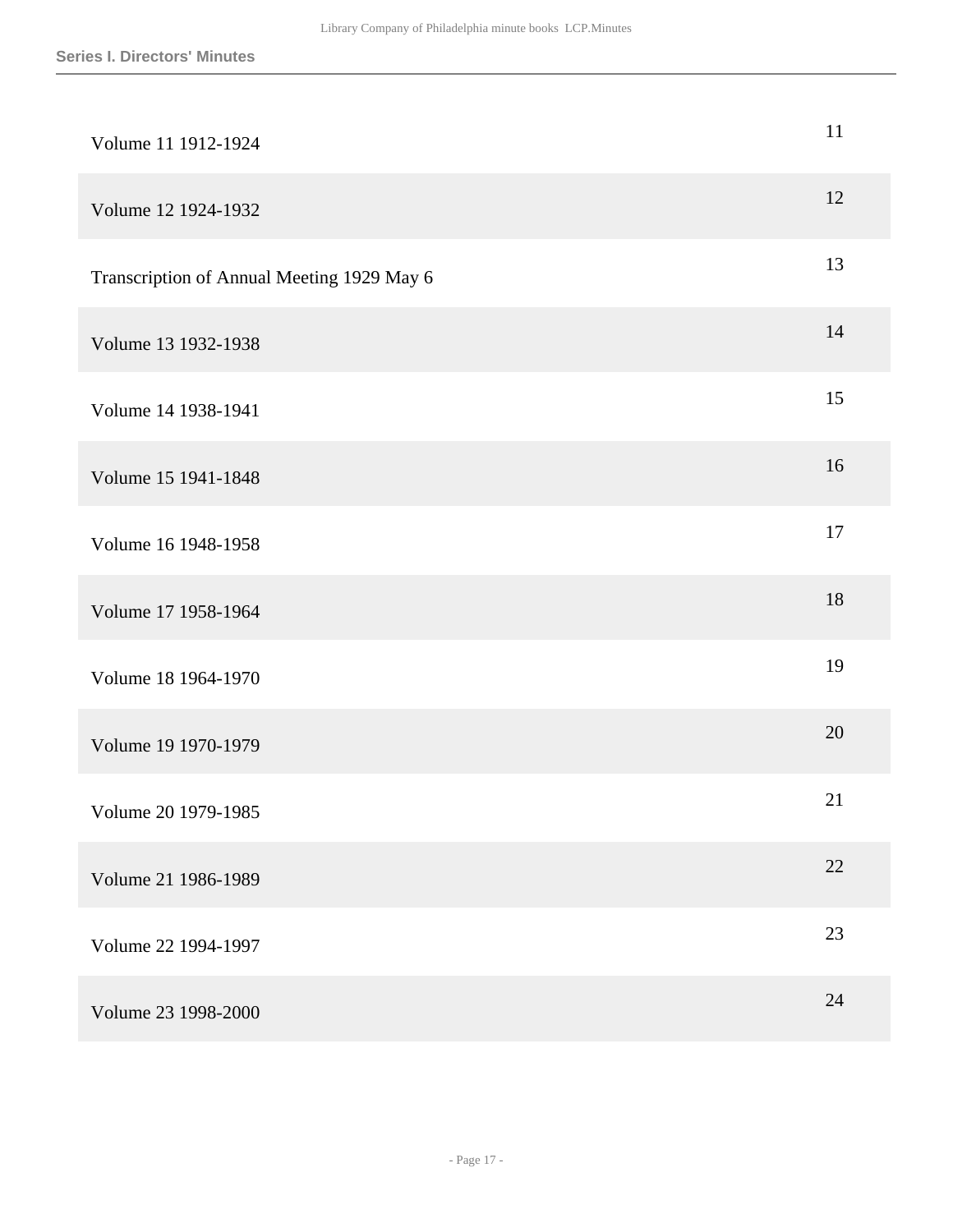**Series II. Rough Minutes of Directors' Meetings**

<span id="page-17-0"></span>

|                                                        | <b>Reel</b>   |
|--------------------------------------------------------|---------------|
| Microfilm of Volumes 1-3                               | $\mathbf{1}$  |
| <b>Series II. Rough Minutes of Directors' Meetings</b> |               |
|                                                        | <b>Volume</b> |
| 1850 May 9-1856 May 1                                  | 25            |
| 1859 March 3-1864 December 4                           | 26            |
| 1868 November 5-1870 May 5                             | 27            |
| 1870 April 7-1873 May 1                                | 28            |
| 1873 May 5-1876 April 27                               | 29            |
| 1877 May 3-1877 June 7                                 | 30            |
| 1881 June 6-1891 January 2                             | 31            |
| 1891 April 3-1900 November 1                           | 32            |
| 1900 December 6-1903 April 30                          | 33            |
| 1903 May 7-1906 May 3                                  | 34            |
| 1906 June 7-1907 April 7                               | 35            |